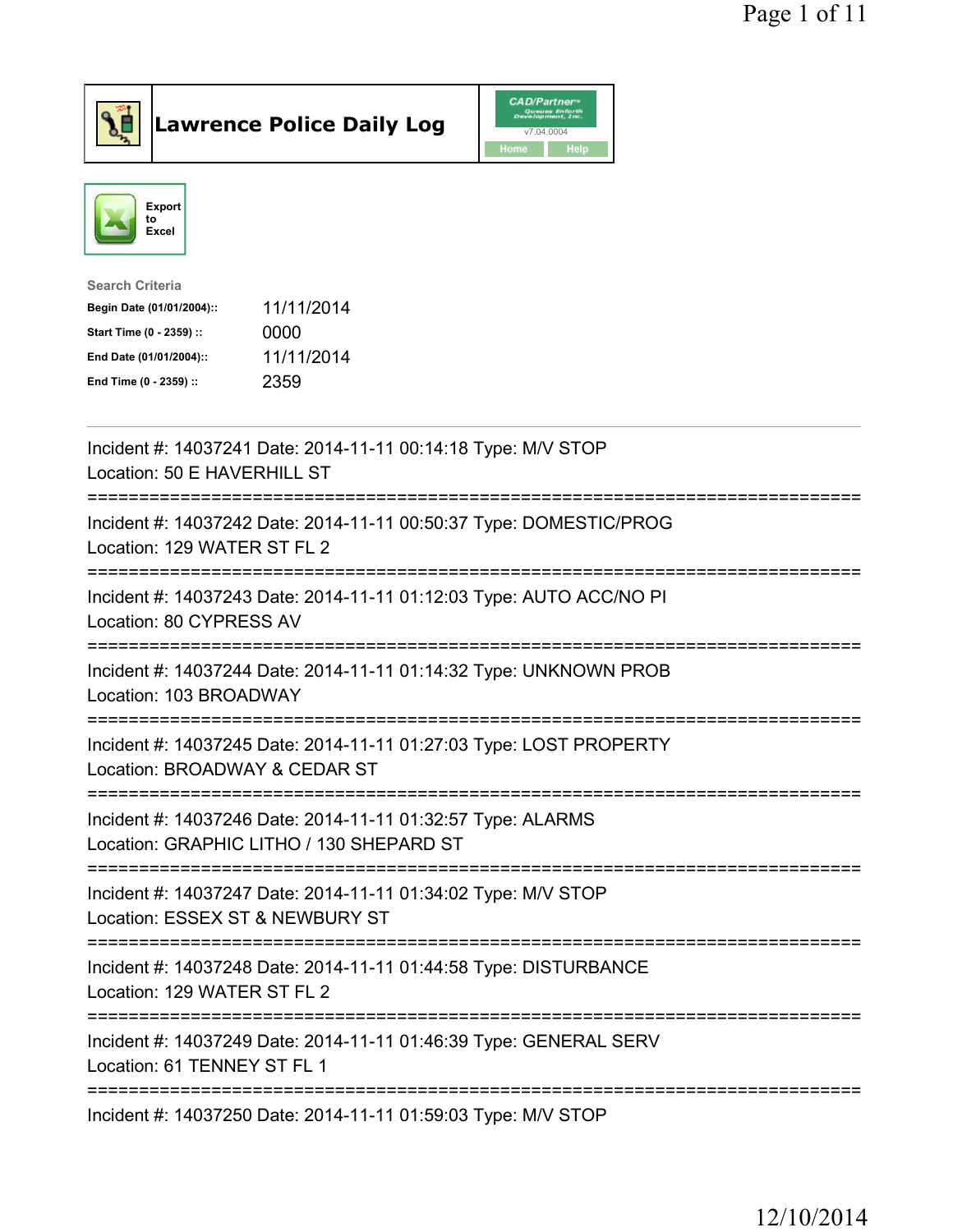| Location: BROADWAY & LOWELL ST                                                                                                                 |
|------------------------------------------------------------------------------------------------------------------------------------------------|
| Incident #: 14037251 Date: 2014-11-11 02:08:20 Type: M/V STOP<br>Location: ESSEX ST & JACKSON ST<br>======================================     |
| Incident #: 14037252 Date: 2014-11-11 03:56:15 Type: SEX OFF. PAST<br>Location: 19 TEWKSBURY ST FL 3<br>====================================== |
| Incident #: 14037253 Date: 2014-11-11 04:32:00 Type: MISSING PERS<br>Location: 231 WATER ST #23<br>================================            |
| Incident #: 14037254 Date: 2014-11-11 05:17:30 Type: ALARMS<br>Location: LA TAMBORA / 205 BROADWAY                                             |
| Incident #: 14037255 Date: 2014-11-11 05:21:47 Type: TOW/ABANDONED<br>Location: HAVERHILL ST & JENNINGS ST                                     |
| Incident #: 14037256 Date: 2014-11-11 07:05:09 Type: M/V STOP<br>Location: ANDOVER ST & PARKER ST<br>.----------------------                   |
| Incident #: 14037257 Date: 2014-11-11 07:19:01 Type: ABAND MV<br><b>Location: MASS AV</b>                                                      |
| Incident #: 14037258 Date: 2014-11-11 07:30:12 Type: M/V STOP<br>Location: HAMPSHIRE ST & PARK ST                                              |
| =========================<br>Incident #: 14037259 Date: 2014-11-11 07:39:24 Type: M/V STOP<br><b>Location: CENTRAL BRIDGE</b>                  |
| ====================================<br>Incident #: 14037260 Date: 2014-11-11 07:39:56 Type: M/V STOP<br>Location: ARLINGTON ST & TENNEY ST    |
| Incident #: 14037261 Date: 2014-11-11 07:41:12 Type: M/V STOP<br>Location: MARKET ST & PARKER ST                                               |
| Incident #: 14037262 Date: 2014-11-11 07:46:55 Type: M/V STOP<br>Location: 67 HAVERHILL ST                                                     |
| ===================================<br>Incident #: 14037263 Date: 2014-11-11 07:53:33 Type: M/V STOP<br>Location: ABBOTT ST & PARKER ST        |
| Incident #: 14037264 Date: 2014-11-11 07:56:37 Type: M/V STOP<br>Location: AMES ST & HAVERHILL ST                                              |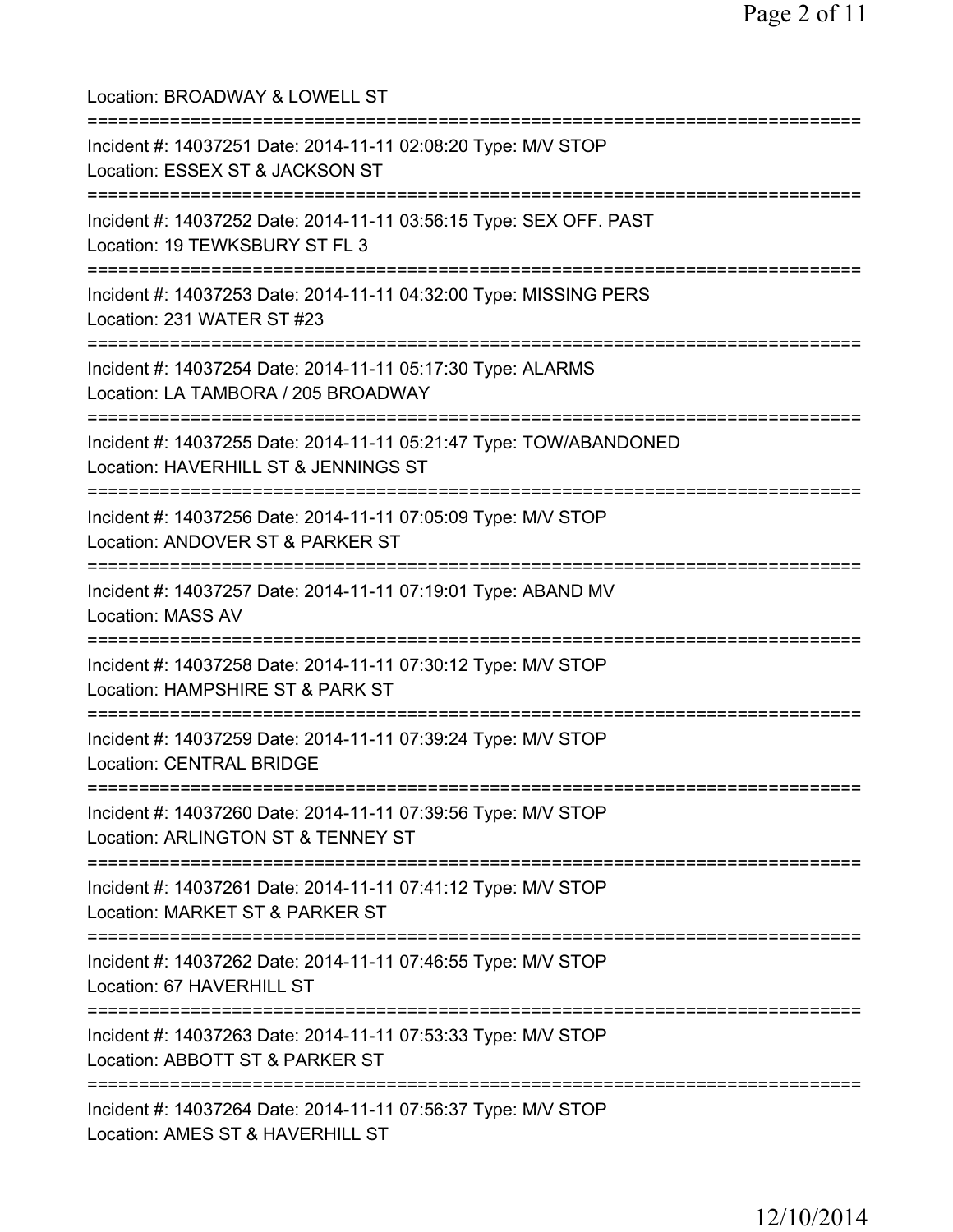| Incident #: 14037265 Date: 2014-11-11 07:56:40 Type: KIDNAP/PAST<br>Location: 227 PROSPECT ST                                                                              |
|----------------------------------------------------------------------------------------------------------------------------------------------------------------------------|
| Incident #: 14037266 Date: 2014-11-11 07:59:18 Type: M/V STOP<br>Location: MERRIMACK ST & S UNION ST                                                                       |
| Incident #: 14037267 Date: 2014-11-11 08:07:02 Type: LARCENY/MV/ATTE<br>Location: 6 INMAN ST                                                                               |
| Incident #: 14037268 Date: 2014-11-11 08:32:41 Type: M/V STOP<br>Location: S BROADWAY & SHAW ST<br>=====================                                                   |
| Incident #: 14037269 Date: 2014-11-11 08:58:19 Type: INVEST CONT<br>Location: 107 LEXINGTON ST                                                                             |
| =====================================<br>Incident #: 14037270 Date: 2014-11-11 09:12:27 Type: ALARM/BURG<br>Location: ST JOSEPH / 241 HAMPSHIRE ST<br>==================== |
| Incident #: 14037271 Date: 2014-11-11 09:35:33 Type: SUS PERS/MV<br>Location: 8 NESMITH                                                                                    |
| Incident #: 14037272 Date: 2014-11-11 09:37:22 Type: M/V STOP<br>Location: 178 BROADWAY                                                                                    |
| Incident #: 14037273 Date: 2014-11-11 09:37:22 Type: GENERAL SERV<br>Location: JENNINGS ST & TUDOR AV                                                                      |
| Incident #: 14037274 Date: 2014-11-11 09:45:01 Type: M/V STOP<br>Location: NESMITH ST & RIVERSIDE DR                                                                       |
| Incident #: 14037275 Date: 2014-11-11 09:49:52 Type: M/V STOP<br>Location: FERRY ST & RIDGE RD                                                                             |
| Incident #: 14037276 Date: 2014-11-11 09:57:06 Type: M/V STOP<br>Location: NESMITH ST & RIVERSIDE DR                                                                       |
| Incident #: 14037277 Date: 2014-11-11 09:58:54 Type: M/V STOP<br>Location: E PLEASANT ST & E HAVERHILL ST                                                                  |
| Incident #: 14037278 Date: 2014-11-11 10:07:27 Type: SUS PERS/MV<br>Location: 34 JEFFERSON ST                                                                              |
|                                                                                                                                                                            |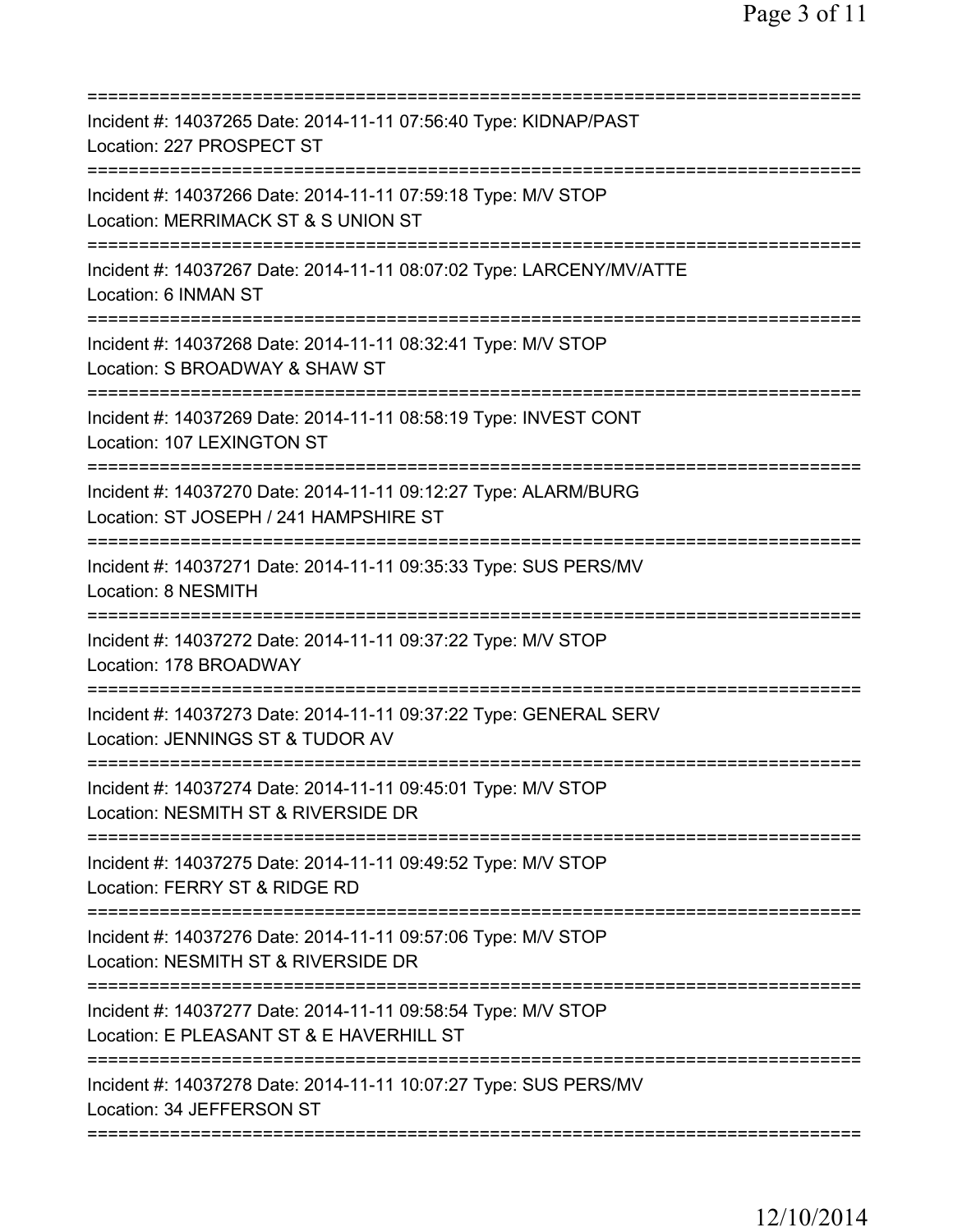| Incident #: 14037279 Date: 2014-11-11 10:14:48 Type: DISTURBANCE<br>Location: 10 HAWLEY ST                                              |
|-----------------------------------------------------------------------------------------------------------------------------------------|
| Incident #: 14037280 Date: 2014-11-11 10:18:49 Type: ANIMAL COMPL<br>Location: 245 ANDOVER ST                                           |
| Incident #: 14037281 Date: 2014-11-11 10:27:34 Type: M/V STOP<br>Location: CONCORD ST & FRANKLIN ST                                     |
| Incident #: 14037282 Date: 2014-11-11 10:36:32 Type: M/V STOP<br>Location: LAFAYETTE AV & S BROADWAY                                    |
| Incident #: 14037283 Date: 2014-11-11 10:39:01 Type: M/V STOP<br>Location: 205 BROADWAY                                                 |
| Incident #: 14037284 Date: 2014-11-11 10:43:37 Type: M/V STOP<br>Location: 600 ESSEX ST                                                 |
| Incident #: 14037285 Date: 2014-11-11 10:49:15 Type: M/V STOP<br>Location: 205 BROADWAY                                                 |
| Incident #: 14037286 Date: 2014-11-11 10:54:04 Type: M/V STOP<br>Location: 430 S BROADWAY                                               |
| Incident #: 14037287 Date: 2014-11-11 10:55:43 Type: ASSSIT AMBULANC<br>Location: GREATER LAWRENCE FAM.HLTH.CTR. / 34 HAVERHILL ST FL 2 |
| Incident #: 14037288 Date: 2014-11-11 11:02:31 Type: M/V STOP<br>Location: 511 BROADWAY                                                 |
| Incident #: 14037289 Date: 2014-11-11 11:11:22 Type: M/V STOP<br>Location: ANDOVER ST & S UNION ST                                      |
| Incident #: 14037290 Date: 2014-11-11 11:19:30 Type: M/V STOP<br>Location: LYNN ST & S UNION ST                                         |
| Incident #: 14037291 Date: 2014-11-11 11:25:03 Type: M/V STOP<br>Location: ESSEX ST & LAWRENCE ST                                       |
| Incident #: 14037292 Date: 2014-11-11 11:35:21 Type: ALARM/BURG<br>Location: 16 HALLENAN AV                                             |
| Incident #: 14037293 Date: 2014-11-11 11:54:02 Type: AUTO ACC/NO PI                                                                     |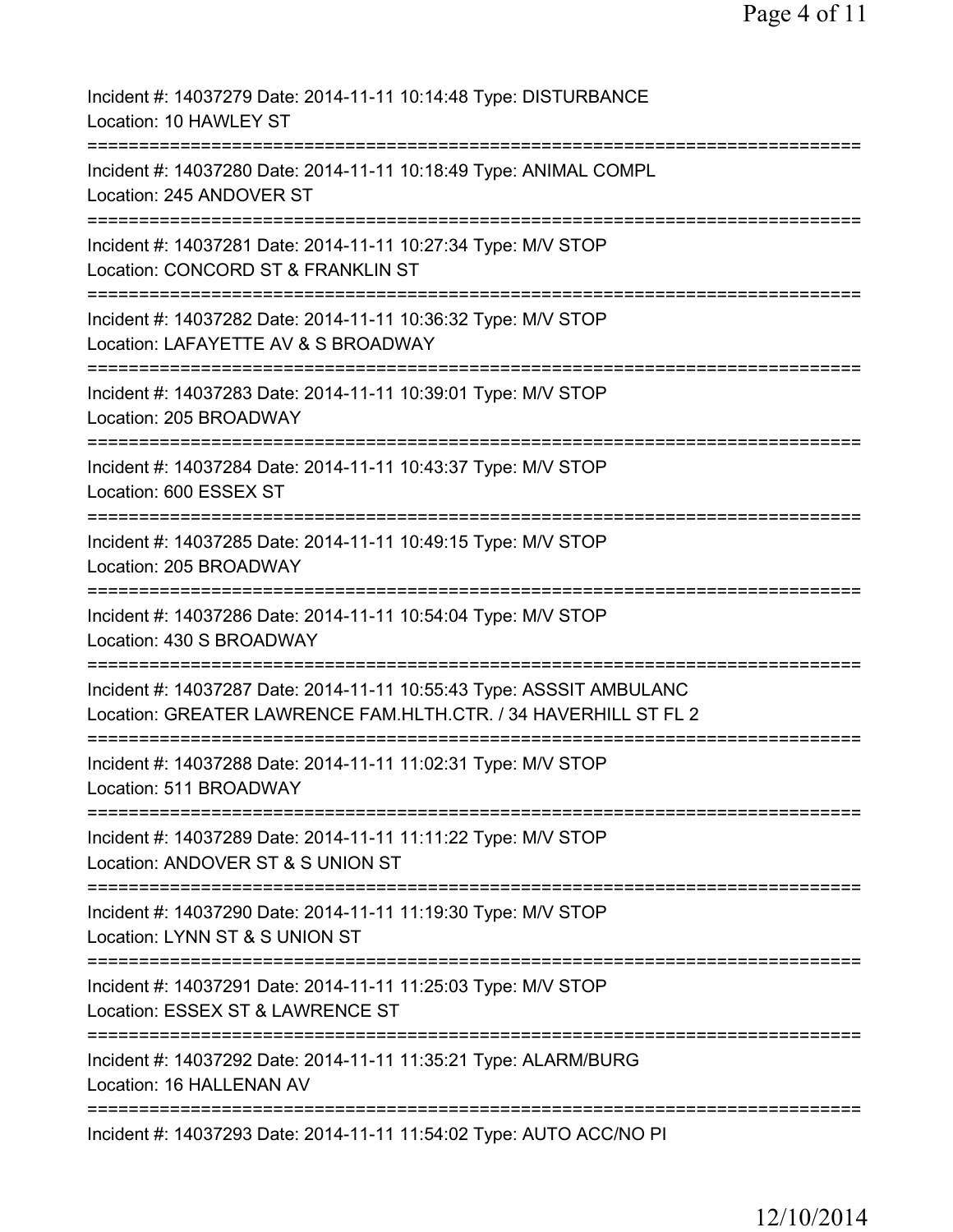Location: SEVEN ELEVEN / 370 BROADWAY =========================================================================== Incident #: 14037294 Date: 2014-11-11 12:07:34 Type: SUS PERS/MV Location: 150 OXFORD ST =========================================================================== Incident #: 14037295 Date: 2014-11-11 12:18:10 Type: CK WELL BEING Location: 61 PEARL ST FL 2ND =========================================================================== Incident #: 14037296 Date: 2014-11-11 12:18:52 Type: B&E/MV/PAST Location: 40 AMES ST =========================================================================== Incident #: 14037297 Date: 2014-11-11 12:32:01 Type: M/V STOP Location: 257 ESSEX ST =========================================================================== Incident #: 14037298 Date: 2014-11-11 12:33:25 Type: M/V STOP Location: HAMPSHIRE ST & LEBANON ST =========================================================================== Incident #: 14037299 Date: 2014-11-11 12:37:35 Type: THREATS Location: 227 PROSPECT ST FL 2 =========================================================================== Incident #: 14037300 Date: 2014-11-11 12:51:36 Type: SUS PERS/MV Location: CHESTNUT ST & LAWRENCE ST =========================================================================== Incident #: 14037301 Date: 2014-11-11 12:52:23 Type: M/V STOP Location: BROADWAY & LOWELL ST =========================================================================== Incident #: 14037302 Date: 2014-11-11 12:55:58 Type: B&E/PAST Location: SPANISH FREE METHODIST CHURCH / 774 ESSEX ST =========================================================================== Incident #: 14037303 Date: 2014-11-11 13:10:15 Type: ALARM/BURG Location: LAWRENCE/METHUEN FAMILY COALIT / 112 E HAVERHILL ST #A ============================= Incident #: 14037304 Date: 2014-11-11 13:14:26 Type: MV/BLOCKING Location: 14 SUNSET AV =========================================================================== Incident #: 14037305 Date: 2014-11-11 13:25:10 Type: HIT & RUN M/V Location: 53 NESMITH ST =========================================================================== Incident #: 14037306 Date: 2014-11-11 13:29:16 Type: ASSSIT OTHER PD Location: 187 NEWBURY ST =========================================================================== Incident #: 14037307 Date: 2014-11-11 13:30:10 Type: DRUG VIO Location: 2 INMAN ST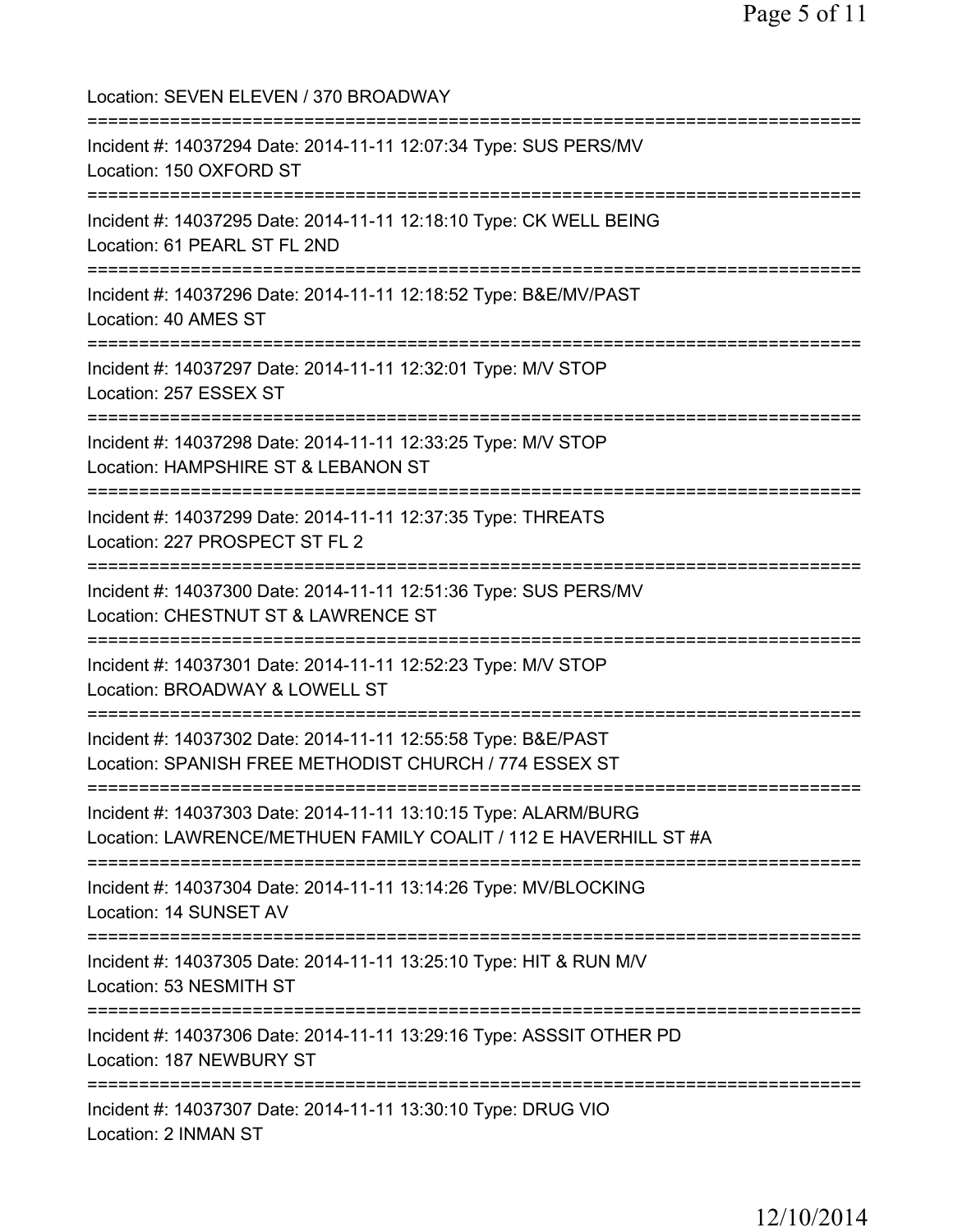| Incident #: 14037308 Date: 2014-11-11 13:30:44 Type: TOW/REPOSSED<br>Location: 47 STORROW ST                                                                            |
|-------------------------------------------------------------------------------------------------------------------------------------------------------------------------|
| Incident #: 14037309 Date: 2014-11-11 13:45:33 Type: M/V STOP<br>Location: APPLETON ST & METHUEN ST                                                                     |
| Incident #: 14037310 Date: 2014-11-11 13:48:55 Type: M/V STOP<br>Location: ANDOVER ST & BLANCHARD ST                                                                    |
| Incident #: 14037311 Date: 2014-11-11 13:53:13 Type: UNKNOWN PROB<br>Location: UNIVERSITY CAP AND GOWN INC / 486 ANDOVER ST                                             |
| Incident #: 14037312 Date: 2014-11-11 14:01:11 Type: FIGHT<br>Location: BICKNELL TER & RESERVOIR ST                                                                     |
| =================================<br>Incident #: 14037314 Date: 2014-11-11 14:04:53 Type: LOST PROPERTY<br>Location: 21 TREMONT ST FL 2                                 |
| ====================================<br>Incident #: 14037313 Date: 2014-11-11 14:07:26 Type: SUS PERS/MV<br>Location: 91 WOODLAND ST<br>:============================== |
| Incident #: 14037315 Date: 2014-11-11 14:39:30 Type: DISTURBANCE<br>Location: 89 BROMFIELD ST                                                                           |
| Incident #: 14037316 Date: 2014-11-11 14:45:02 Type: DISTURBANCE<br>Location: 10 RESERVOIR TER                                                                          |
| Incident #: 14037317 Date: 2014-11-11 14:49:02 Type: WIRE DOWN<br>Location: 21 STATE ST                                                                                 |
| Incident #: 14037318 Date: 2014-11-11 15:00:34 Type: SUS PERS/MV<br>Location: 19 BENNINGTON ST                                                                          |
| Incident #: 14037319 Date: 2014-11-11 15:03:15 Type: ALARM/BURG<br>Location: 200 COMMON ST                                                                              |
| Incident #: 14037321 Date: 2014-11-11 15:33:56 Type: B&E/MV/PAST<br>Location: 111 MARBLE AV                                                                             |
| Incident #: 14037320 Date: 2014-11-11 15:36:18 Type: M/V STOP<br>Location: LOWELL ST & MARGIN ST                                                                        |
|                                                                                                                                                                         |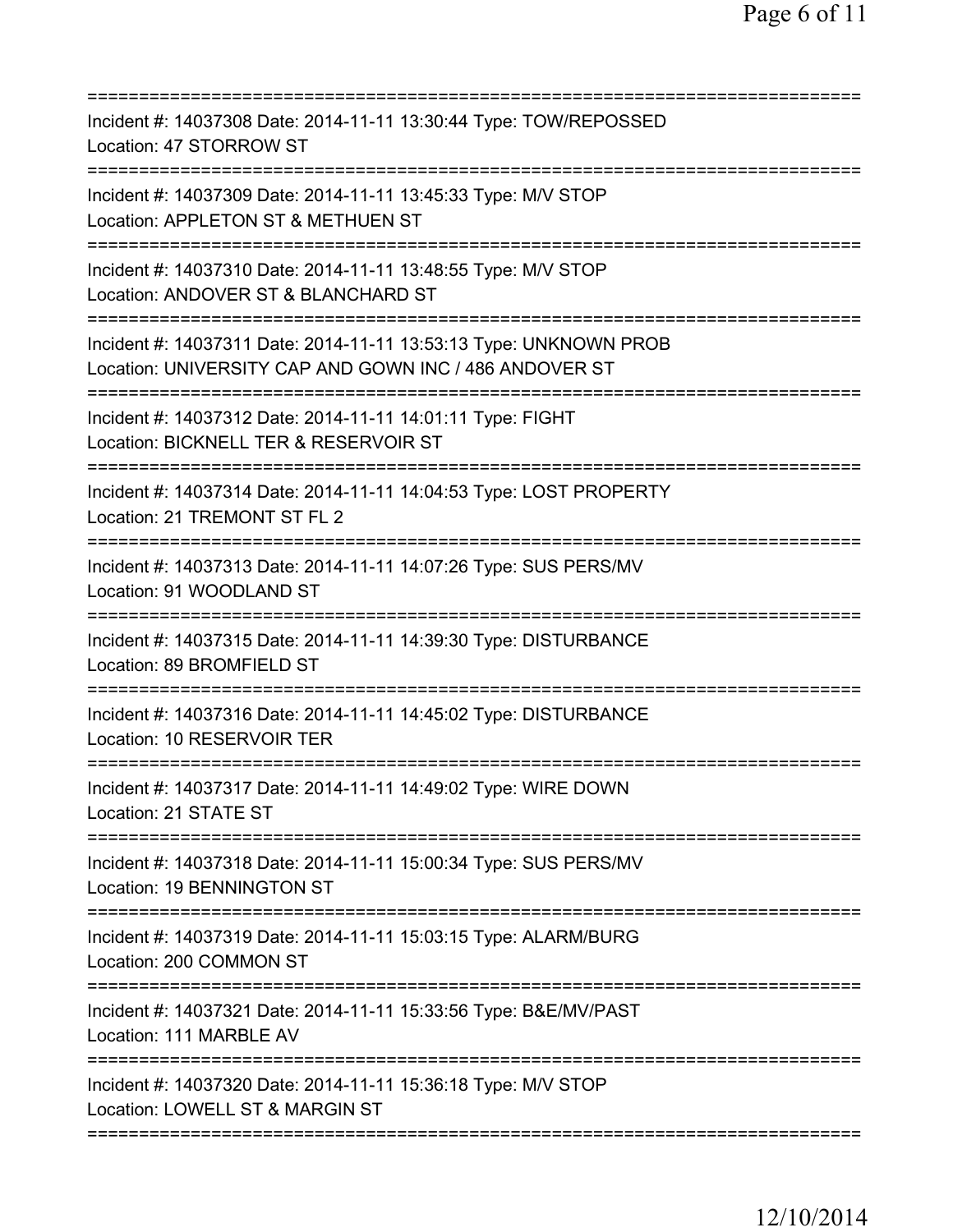| Incident #: 14037322 Date: 2014-11-11 15:50:51 Type: KEEP PEACE<br>Location: 65 SHAWSHEEN RD             |
|----------------------------------------------------------------------------------------------------------|
| Incident #: 14037323 Date: 2014-11-11 16:07:50 Type: MEDIC SUPPORT<br>Location: 17 RESERVOIR TER         |
| Incident #: 14037324 Date: 2014-11-11 16:09:11 Type: M/V STOP<br>Location: BROADWAY & CONCORD ST         |
| Incident #: 14037325 Date: 2014-11-11 16:10:55 Type: M/V STOP<br>Location: MARKET ST & WOOD WY           |
| Incident #: 14037326 Date: 2014-11-11 16:15:35 Type: MV/BLOCKING<br>Location: 171 HIGH ST                |
| Incident #: 14037327 Date: 2014-11-11 16:21:25 Type: LARCENY/MV/ATTE<br>Location: 16 WARWICK ST          |
| Incident #: 14037328 Date: 2014-11-11 16:24:53 Type: M/V STOP<br>Location: 205 BROADWAY                  |
| Incident #: 14037329 Date: 2014-11-11 16:34:42 Type: TOW OF M/V<br>Location: CVS PHARMACY / 266 BROADWAY |
| Incident #: 14037330 Date: 2014-11-11 16:39:48 Type: DISTURBANCE<br>Location: 700 ESSEX ST               |
| Incident #: 14037331 Date: 2014-11-11 16:45:19 Type: 209A/SERVE<br>Location: 68 BERKELEY ST              |
| Incident #: 14037332 Date: 2014-11-11 16:46:28 Type: CK WELL BEING<br>Location: 68 THORNTON ST           |
| Incident #: 14037333 Date: 2014-11-11 17:13:24 Type: GENERAL SERV<br>Location: 137 LAWRENCE ST           |
| Incident #: 14037334 Date: 2014-11-11 17:35:15 Type: M/V STOP<br>Location: AMESBURY ST & COMMON ST       |
| Incident #: 14037335 Date: 2014-11-11 17:35:34 Type: TRESPASSING<br>Location: 351 HAMPSHIRE ST #1        |
| Incident #: 14037336 Date: 2014-11-11 17:38:51 Type: M/V STOP                                            |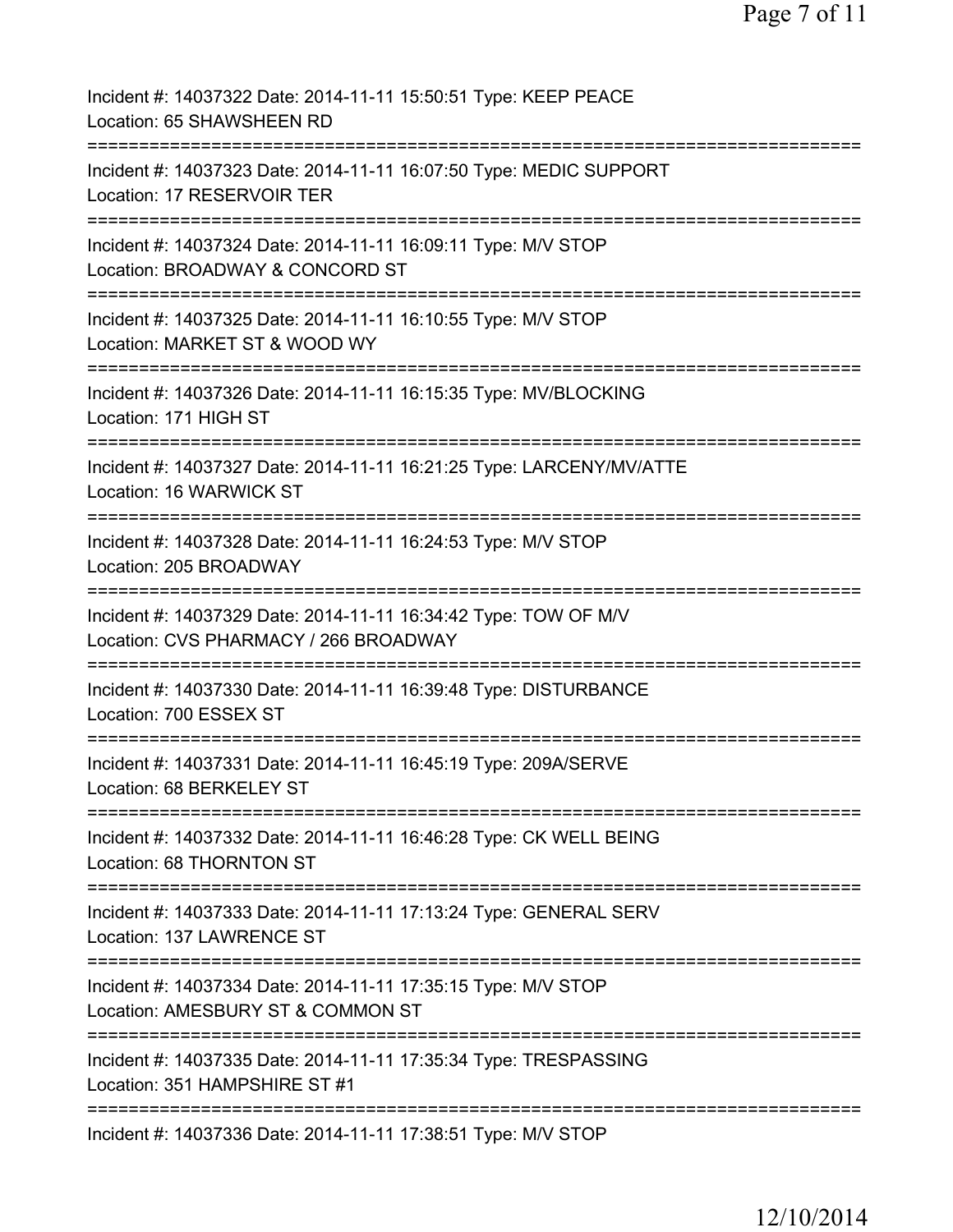| Location: ANDOVER ST & SHEPARD ST                                                                                                          |
|--------------------------------------------------------------------------------------------------------------------------------------------|
| Incident #: 14037337 Date: 2014-11-11 17:45:21 Type: BUILDING CHK<br>Location: 161 BAILEY ST<br>================================           |
| Incident #: 14037338 Date: 2014-11-11 17:49:28 Type: M/V STOP<br>Location: ALDER ST & POPLAR ST                                            |
| ====================================<br>Incident #: 14037339 Date: 2014-11-11 17:51:34 Type: M/V STOP<br>Location: 425 MARKET ST           |
| =================================<br>Incident #: 14037340 Date: 2014-11-11 17:56:49 Type: TOW OF M/V<br>Location: MERRIMACK ST & PARKER ST |
| Incident #: 14037341 Date: 2014-11-11 17:59:58 Type: MEDIC SUPPORT<br>Location: 25 MARSTON ST                                              |
| Incident #: 14037342 Date: 2014-11-11 18:30:25 Type: M/V STOP<br>Location: BOYD ST & S BROADWAY<br>:=========================              |
| Incident #: 14037343 Date: 2014-11-11 18:30:51 Type: M/V STOP<br>Location: ERVING AV & JACKSON ST<br>====================================  |
| Incident #: 14037344 Date: 2014-11-11 18:31:56 Type: HIT & RUN M/V<br>Location: 620 HAVERHILL ST                                           |
| Incident #: 14037345 Date: 2014-11-11 18:35:41 Type: M/V STOP<br>Location: DRACUT ST & S BROADWAY                                          |
| ====================================<br>Incident #: 14037347 Date: 2014-11-11 18:43:10 Type: NOTIFICATION<br>Location: 90 AUBURN ST        |
| ;==============================<br>Incident #: 14037346 Date: 2014-11-11 18:44:08 Type: M/V STOP<br>Location: 66 PARKER ST                 |
| ==============================<br>Incident #: 14037348 Date: 2014-11-11 18:47:29 Type: M/V STOP<br>Location: MERRIMACK ST & PARKER ST      |
| Incident #: 14037349 Date: 2014-11-11 19:00:07 Type: NEIGHBOR PROB<br>Location: 248 BROADWAY #11                                           |
| Incident #: 14037350 Date: 2014-11-11 19:01:40 Type: M/V STOP<br>Location: 107 GARDEN ST                                                   |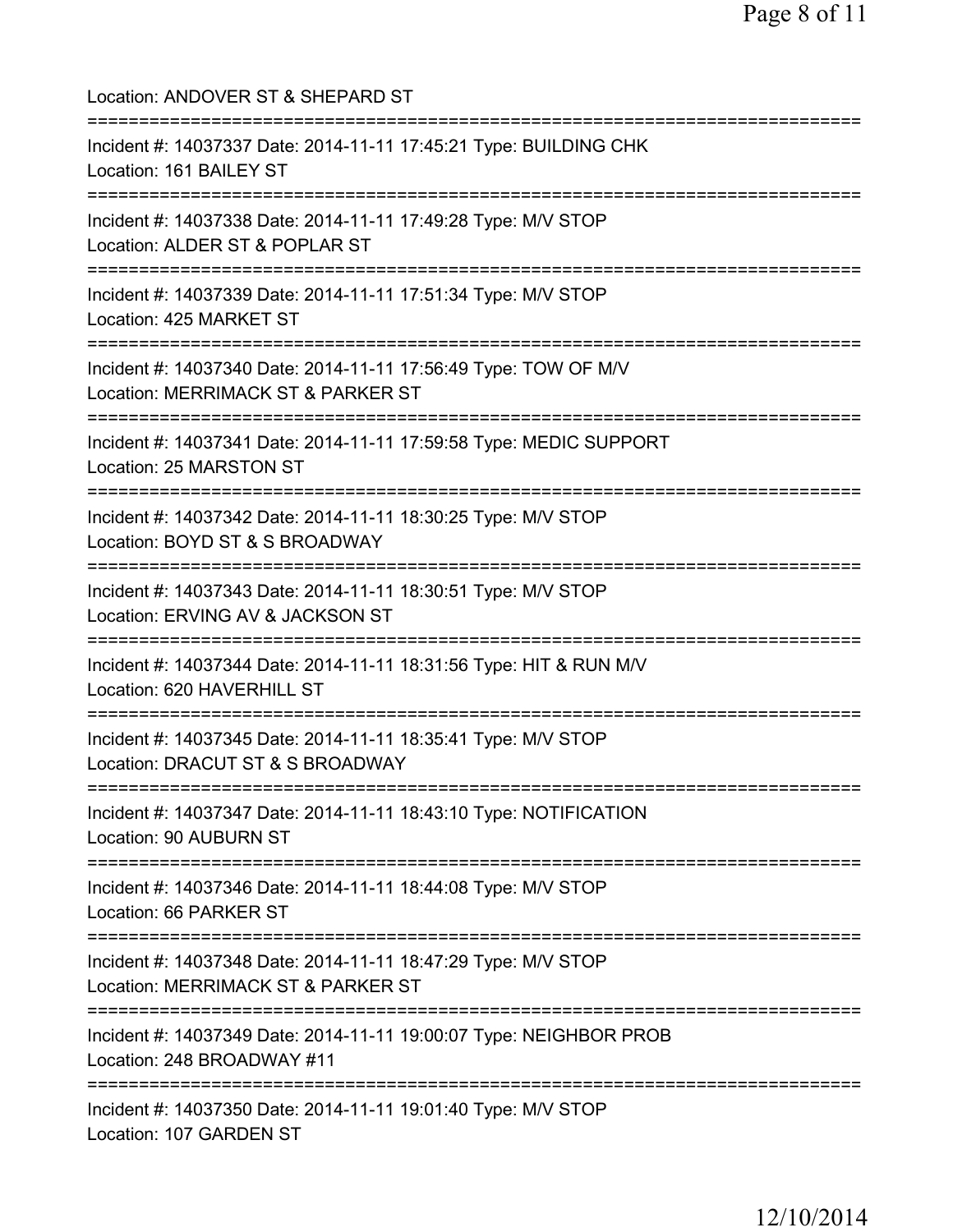| ===========================                                                                                          |
|----------------------------------------------------------------------------------------------------------------------|
| Incident #: 14037351 Date: 2014-11-11 19:08:30 Type: M/V STOP<br>Location: GENERAL ST & PROSPECT ST                  |
| Incident #: 14037352 Date: 2014-11-11 19:10:25 Type: M/V STOP<br>Location: BROADWAY & LAKE ST                        |
| Incident #: 14037353 Date: 2014-11-11 19:16:23 Type: SUS PERS/MV<br>Location: 2 DOYLE ST                             |
| Incident #: 14037354 Date: 2014-11-11 19:24:07 Type: AMBULANCE ASSSI<br>Location: 53 DANA ST                         |
| Incident #: 14037355 Date: 2014-11-11 19:44:48 Type: M/V STOP<br>Location: CEDAR ST & HAMPSHIRE ST                   |
| Incident #: 14037356 Date: 2014-11-11 19:46:33 Type: UNWANTEDGUEST<br>Location: 138 S UNION ST FL 3                  |
| Incident #: 14037357 Date: 2014-11-11 19:48:03 Type: KEEP PEACE<br>Location: 25 SPRINGFIELD ST FL 3<br>-----------   |
| Incident #: 14037358 Date: 2014-11-11 20:08:33 Type: SPECIAL CHECK<br>Location: 425 MARKET ST<br>------------------- |
| Incident #: 14037359 Date: 2014-11-11 20:11:11 Type: UNKNOWN PROB<br>Location: 103 BROADWAY                          |
| Incident #: 14037360 Date: 2014-11-11 20:12:42 Type: FIGHT<br>Location: BURGER KING / 187 BROADWAY                   |
| Incident #: 14037361 Date: 2014-11-11 20:15:47 Type: M/V STOP<br>Location: PLEASANT ST & WOODLAND ST                 |
| Incident #: 14037362 Date: 2014-11-11 20:16:12 Type: M/V STOP<br>Location: 50 BROADWAY                               |
| Incident #: 14037363 Date: 2014-11-11 20:21:35 Type: MEDIC SUPPORT<br><b>Location: 3 HARRIMAN ST</b>                 |
| Incident #: 14037364 Date: 2014-11-11 20:22:08 Type: M/V STOP<br>Location: 18 JOHN ST                                |
|                                                                                                                      |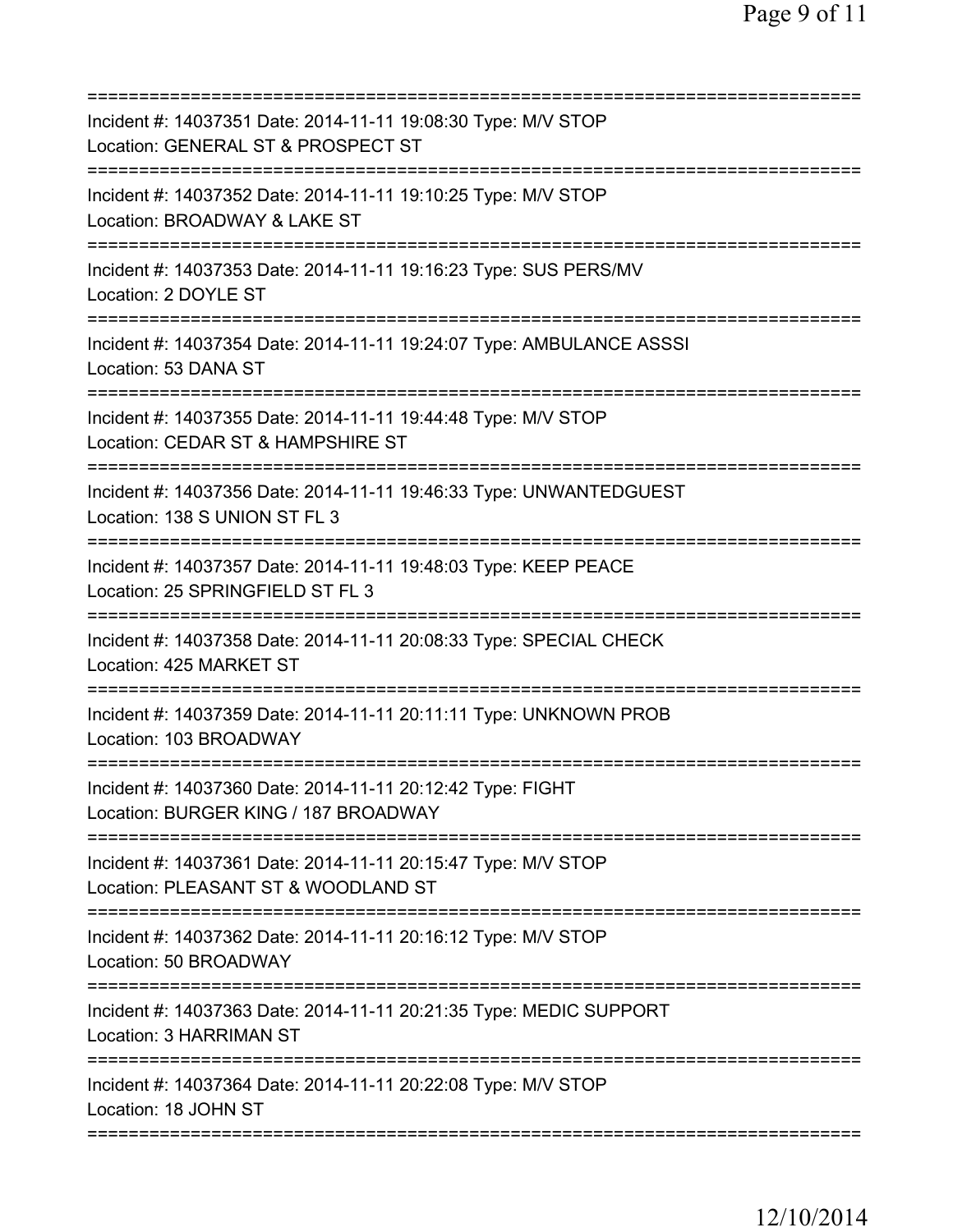| Incident #: 14037365 Date: 2014-11-11 20:37:57 Type: SUS PERS/MV<br>Location: 30 MARGIN ST                              |
|-------------------------------------------------------------------------------------------------------------------------|
| Incident #: 14037366 Date: 2014-11-11 20:39:50 Type: GUN CALL<br>Location: MCDONALDS / 50 BROADWAY                      |
| Incident #: 14037367 Date: 2014-11-11 21:01:36 Type: M/V STOP<br>Location: BROADWAY & LOWELL ST                         |
| Incident #: 14037368 Date: 2014-11-11 21:11:48 Type: M/V STOP<br>Location: HAVERHILL ST & WHITE ST                      |
| Incident #: 14037369 Date: 2014-11-11 21:20:39 Type: M/V STOP<br>Location: S BROADWAY & SHATTUCK ST                     |
| Incident #: 14037370 Date: 2014-11-11 21:23:34 Type: M/V STOP<br>Location: BROADWAY & METHUEN ST                        |
| Incident #: 14037371 Date: 2014-11-11 21:43:45 Type: INVEST CONT<br>Location: 90 LOWELL ST                              |
| ===============<br>Incident #: 14037372 Date: 2014-11-11 21:50:12 Type: M/V STOP<br>Location: CAMBRIDGE ST & S UNION ST |
| Incident #: 14037373 Date: 2014-11-11 21:56:26 Type: SUS PERS/MV<br>Location: 136 OXFORD ST                             |
| ==============<br>Incident #: 14037374 Date: 2014-11-11 22:03:27 Type: M/V STOP<br>Location: BELKNAP ST & BIGELOW ST    |
| Incident #: 14037375 Date: 2014-11-11 22:04:23 Type: M/V STOP<br>Location: MARKET ST & S UNION ST                       |
| Incident #: 14037376 Date: 2014-11-11 22:07:44 Type: M/V STOP<br>Location: MARKET ST & S UNION ST                       |
| Incident #: 14037377 Date: 2014-11-11 22:15:36 Type: M/V STOP<br>Location: 550 BROADWAY                                 |
| Incident #: 14037378 Date: 2014-11-11 22:25:01 Type: M/V STOP<br>Location: GROVE ST & HIGH ST                           |
| Incident #: 14037379 Date: 2014-11-11 22:31:04 Type: M/V STOP                                                           |